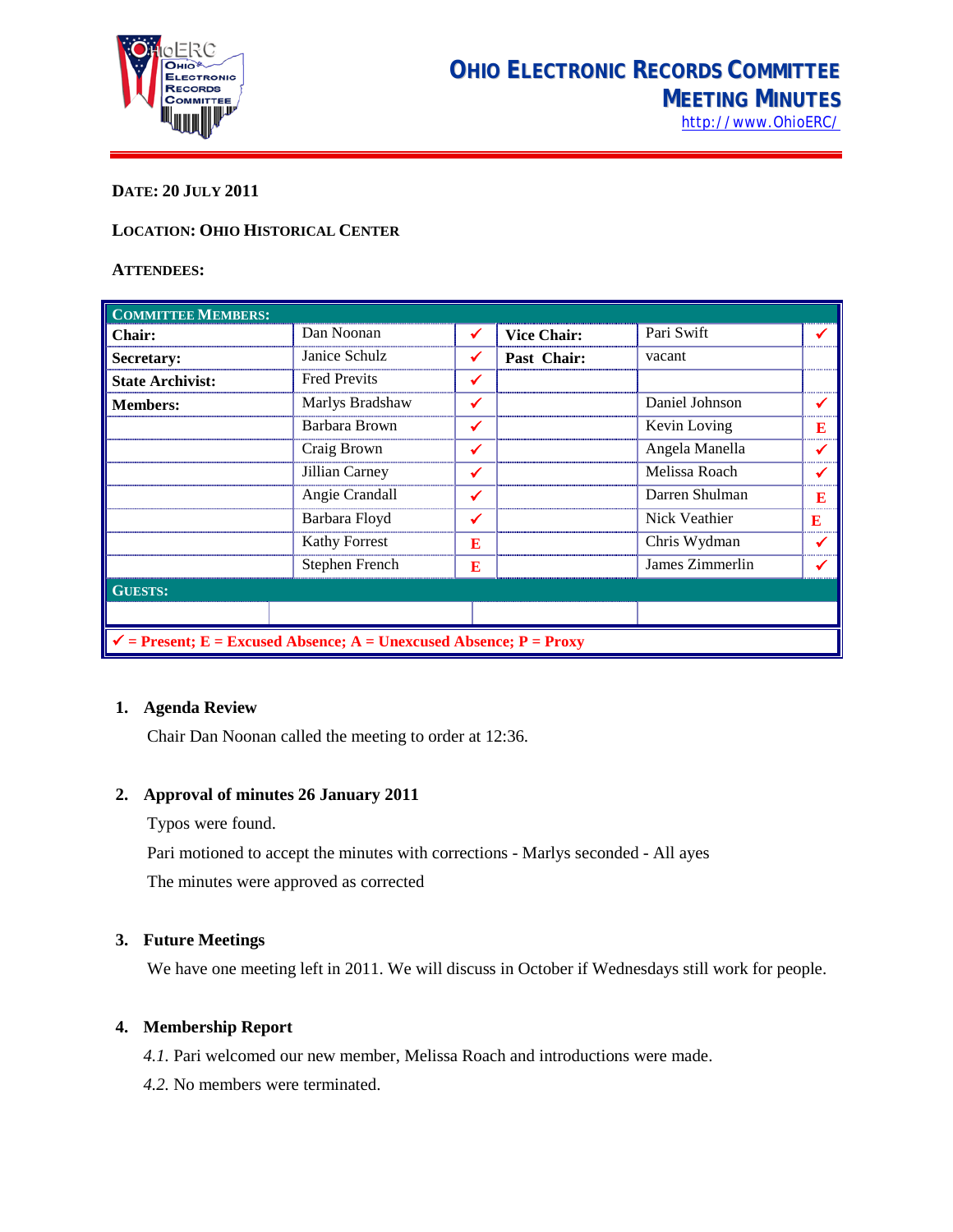

*4.*3. According to the by-laws, we have term limits, but there is a desire to change that and it will be addressed in the by-law review.

Members should send names of proxies to Pari.

Two members that have just left the committee, Karen Schaffer and David Landsbergen, have made great contributions and it was proposed that we give them each a certificate of appreciation. Craig motioned to give them certificates and Angie seconded. All ayes – motion approved. Dan will create certificates for both members.

## **5. State Archives Update**

The Ohio Historical Society has a wonderful new lobby.

The Archives reading room will now be open on Wednesdays. The hours are 10-5, Wednesday – Saturday. The layout of the reading room has been rearranged and duties have been consolidated to effectively work with less staff.

New disposal procedures for local government will be put in place as the result of recent legislation. Certificates for Records Disposal will be submitted according to retention schedules. A meeting with county archivists will be scheduled to determine how it will work.

## **6. Website**

OhioERC.org can now be used to get to the website, now we need to work on getting the name out. Facebook and LinkedIn pages are available.

January and April minutes need to be added.

## **7. Updates on guideline development/revisions**

- *7.1. Tip Sheets*: Existing tip sheets have been reviewed and commented on. Janice will put them in the new format and they will be available on the website.
- *7.2. Cloud Computing:* Dan has a link to OSU cloud computing guidelines. Should we work on this subject? How should we handle this subject? James asked if social media should be a subset of larger cloud computing document. Pari felt it was addressing two different audiences. It was decided to create a separate cloud document and reference the social networking document. A committee was formed with Angie C., Angie M., Dan N., Dan J., and Chris. Pari and Melissa will both provide information.
- *7.3. Social Networking:* A draft is in process. Best practice links will be included. Members should take a look at the draft and go to the next meeting with comments. The draft is on the Social Networking workspace and members can sign up for notifications. It was noted that NARA language is available for social networking agreements.
- *7.4. Website:* No report.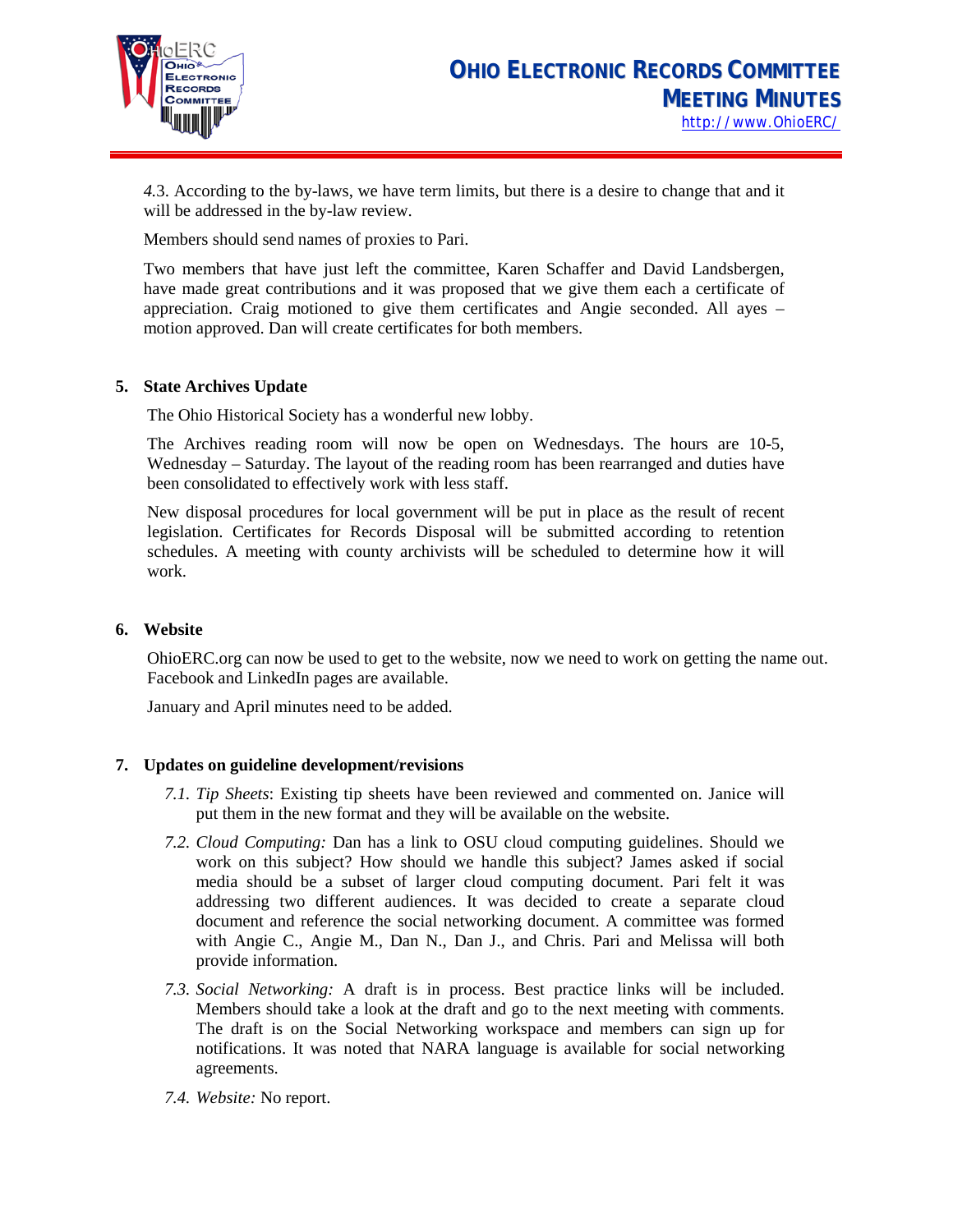

- *7.5. ERM:* The committee will meet to discuss changes/reviews. Darren and Steve need to be contacted. Dan will locate and forward an E-discovery statement. Pari will work on an e-discovery tip sheet.
- *7.6. Databases as Public Records/Managing Databases:* Pari needs to reconstitute the committee. Pari will create a workspace and post links, documents and an outline.

## **8. Participation in Best Practices Exchage 2011**

This is an informal conference providing a setting to exchange ideas. It is made up of mostly state government and will be held October 20  $& 21, 2011$ . We have a potential committee presentation. Tracks being considered are sustainability, access, and collaboration. Dan and Pari have discussed a program under collaboration. Barb moved to develop and fund a presentation. Angie seconded. All ayes – motion approved. Information can be found at BPExchange.org

## **9. Strategic Planning**

- *9.1.Approve Mission/Vision*: The Mission Statement has been approved and is on the website.
- *9.2.Long Term & Short Term Goals* To further our goals, we need to review our by-laws regarding membership, succession planning, sustainability of the committee, and continuity of membership. We need to improve project management. We need to promote the legitimacy of the committee through endorsement. Craig will send contact information for possible endorsements.

Two committees were formed:

By-law committee – Pari, Darren, Janice, Angie C.

Procedures committee – Barb F., Angie C. Marlys, Fred

The committees will present proposals at the next meeting.

#### **10. Other new business from the floor**

A discussion ensued on the Rhodes case and fee caps.

Chris moved to adjourn the meeting - Angie seconded – all ayes

The meeting was adjourned at 3:01 p.m.

| <b>ACTION ITEMS</b> |                                                                                                                            |                                   |  |  |
|---------------------|----------------------------------------------------------------------------------------------------------------------------|-----------------------------------|--|--|
| TASK                |                                                                                                                            | <b>MEMBER(S)</b>                  |  |  |
|                     | send membership roster to Dan, add January and April<br>minutes to the website.                                            | Janice                            |  |  |
| $\bullet$           | send name of proxy to Pari, take a look at Social<br>Networking draft on website and come to next meeting<br>with comments | Everyone                          |  |  |
|                     | meet to discuss any changes necessary and next steps                                                                       | ERM subcommittee (Darren, Janice, |  |  |